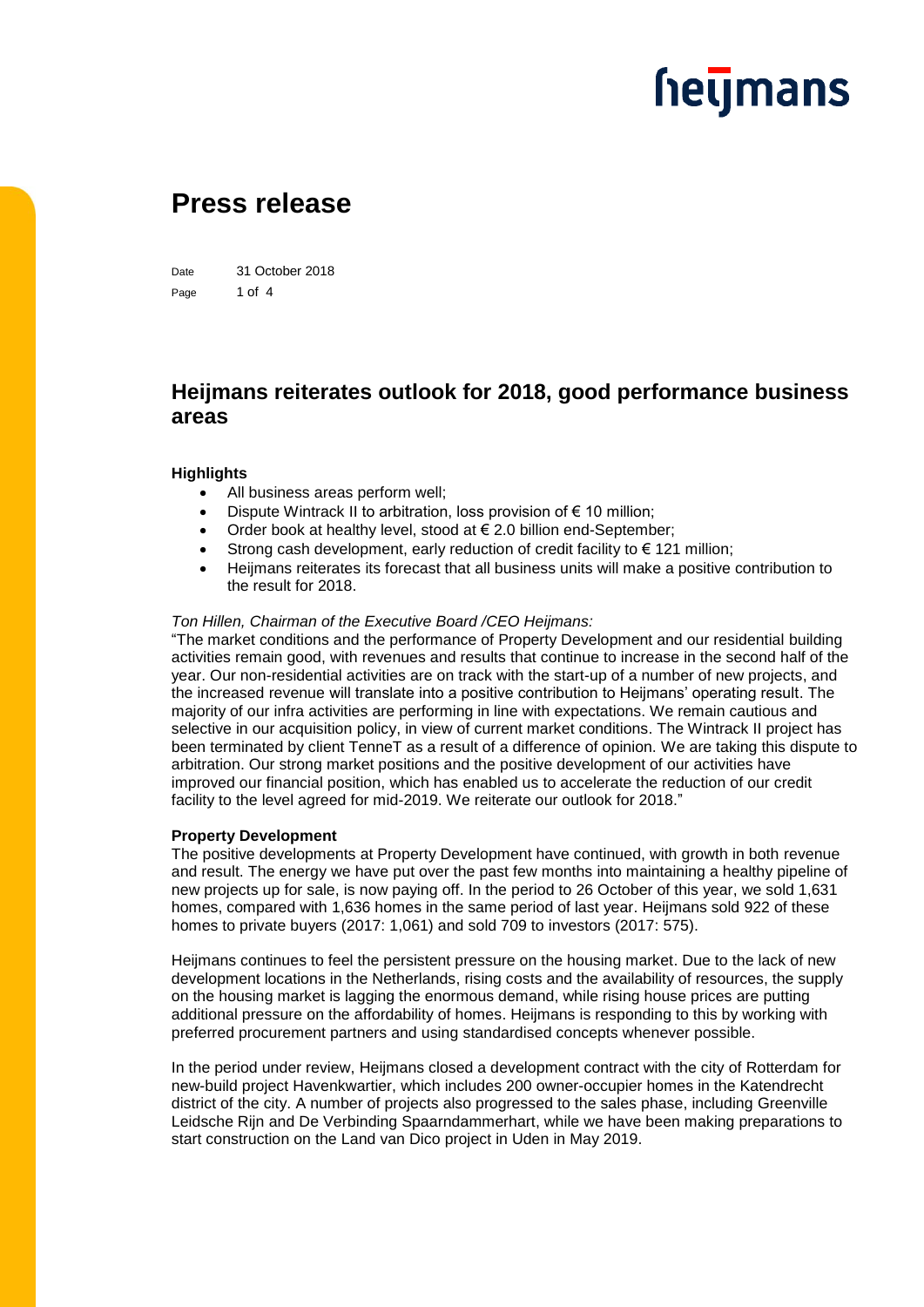## **heymans**

Date 31 October 2018 Page 2 of 4

#### **Building & Technology**

The development of Building & Technology is on track, with clear growth in residential building activities and the targeted acquisition of non-residential projects, as well as the acquisition and extension of service & maintenance contracts.

At the residential building activities, revenue, result and order book have all increased. Heijmans' concept homes are very much in demand. So far this year, we have produced the shells of around 800 homes, which puts Heijmans on track to realise more than 1,000 of these homes in 2018. Heijmans offers both Heijmans Huismerk and Heijmans Wenswonen homes (in Berkel-Enschot and Nijkerk among other places), as well as Heijmans ONE homes (in Nijkerk among others). Heijmans has developed gas-free versions of these homes.

The non-residential projects that Heijmans acquired at the end of 2017 and in early 2018 are progressing to the production phase, which has pushed revenues to a considerably higher level than last year. This is also contributing to the result and order book. At end-August, it was announced that Heijmans had been chosen as a preferred candidate in Schiphol's Main contracts 2019 tender for the Terminals 1 & 2 Parcel, with accompanying piers. The initial term of this contract is three years, with an option to extend the contract by two terms of three years. The specification phase is now fully underway and we expect to reach a final agreement at the end of 2018, after which we will begin execution in April 2019. The construction of the New Amsterdam Court House (NACH) and the construction of the new head office for the European Medicines Agency (EMA), which Heijmans is realising in partnership with Dura Vermeer, are moving full steam ahead. Heijmans is also building a number of high-grade data centres.

Heijmans realises a substantial share of these revenues from renovation, maintenance and management contracts, with a strong focus on increasing the sustainability of buildings. Examples of current projects in this segment include 174 homes in Alandsbeek, Leusden, 24 homes in Hoofddorp and 64 homes in Zoetermeer. Heijmans also completed the large-scale renovation of a care home complex in Valkenswaard, which included the realisation of 105 care apartments. As part of the non-residential activities, Heijmans is currently redeveloping the tax offices on Laan op Zuid in Rotterdam into a central government office, including maintenance. Another example is the long-term maintenance contract for former royal palace and museum Paleis Het Loo, where Heijmans is currently also renewing and extending the technical installations.

Heijmans' Technical Services activities (maintenance and management) once again recorded an increase in revenue and result. In this segment, Heijmans is currently working for various clients, including ministries, educational institutions and medical centres. Through its client knowledge, Services has managed to translate long-term partnerships and integrated approach into stable growth at healthy margins for many years in succession. These activities use their strong base to deliver a structural contribution to the continued development of Building & Technology.

#### **Infra**

Unlike Heijmans' other business areas, Infra is not focused on growth. Instead, the focus on predictability and a healthy balance in its order book remains this business area's highest priority. Revenue and result were in line with expectations in the third quarter. In the third quarter, TenneT formally terminated the Wintrack II contract. The Heijmans-Europoles consortium and TenneT have failed to reach an amicable agreement and this dispute will now be submitted for arbitration. In the third quarter, Heijmans took a loss provision of € 10 million for unpaid invoices and costs, as well as the settlement of any commitments already entered into. As a result of this contract termination, Infra's order book has been adjusted by  $\epsilon$  130 million.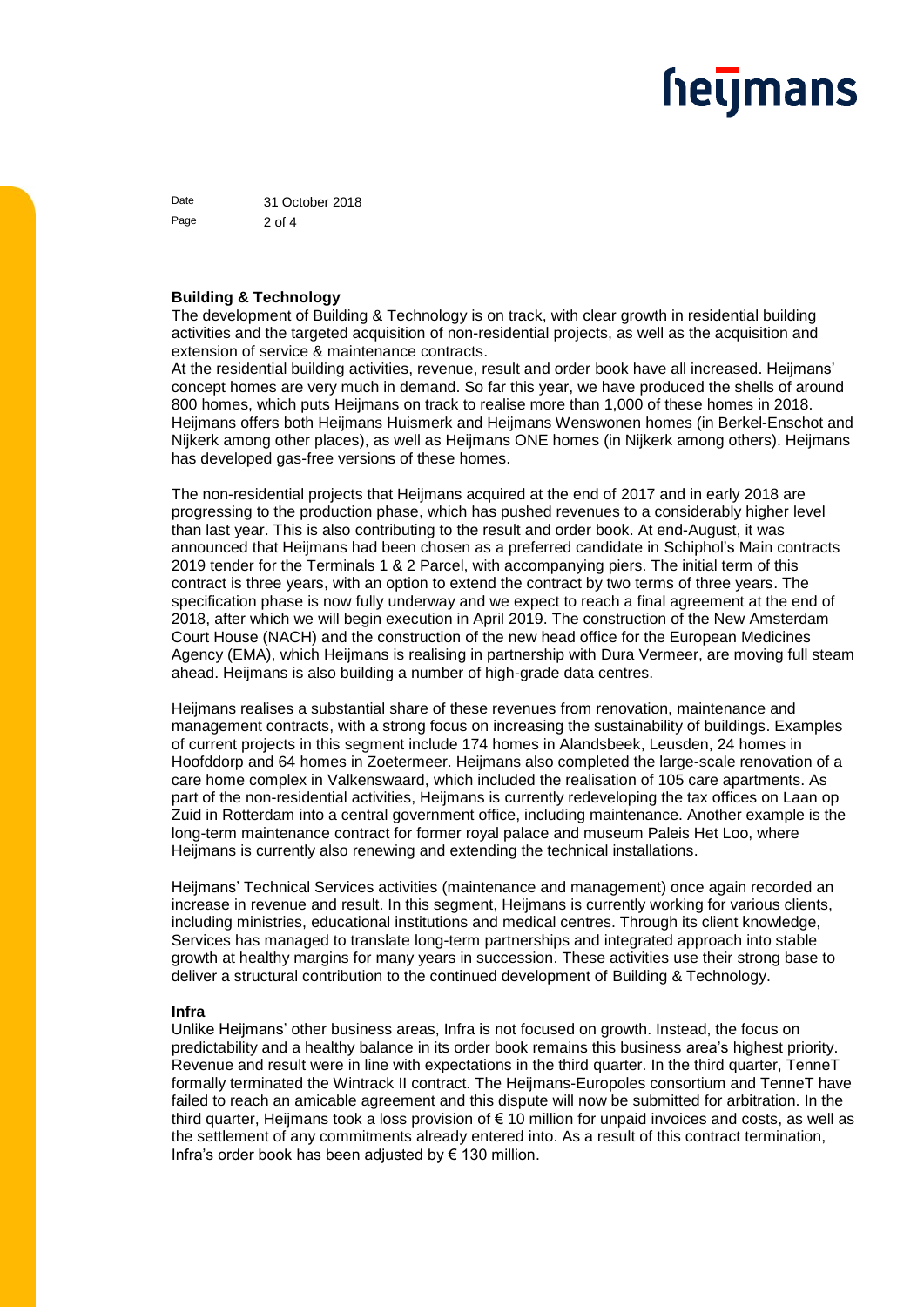## **heymans**

Date 31 October 2018 Page 3 of 4

Heijmans has signed a Letter of Intent with the Province of North Holland for the joint completion of the Wilhelmina lock project. The parties have reached agreements on the further planning and execution, as a result of which the project remains within the previously stated financial bandwidth. The work on this project will resume in February 2019. In Schiphol's Main contracts 2019 tender, Heijmans has also been selected as a preferred candidate for the Runway sites Parcel. The specification phase for this parcel is also fully underway. We expect to complete this phase by the end of 2018, after which we will be able to start work on the project in April 2019. Heijmans recently received the final award for the maintenance of the main waterway Lemmer – Delfzijl. The work on the N23 road project and the Gaasperdammerweg section of the A9 motorway are progressing according to plan. The progress of the work on the Beatrix lock in Nieuwegein is on track. The widening of the A27/A1 motorway project is close to completion, barring a number of finishing touches. In the regional infra activities, Heijmans is working on a number of projects, including the redevelopment of the Dardanellenstraat, part of Distripark in Rotterdam, for the Port of Rotterdam. We recently also delivered the redevelopment of the Quackplein in Nijmegen.

#### **Outlook**

Heijmans' operational business is performing according to plan. Property Development and Building & Technology are making solid progress. The growth of the property development and residential building activities has continued and Heijmans has been able to seize targeted opportunities in the non-residential market, as a result of which the non-residential activities will make a positive contribution to our operating result. Although most of the infra activities are performing in line with expectations, predictability and stability remain our highest priorities. As long as the risk-return ratios in the infra market remain suboptimal, Heijmans has no growth ambitions for its infra business. While Infra's results have been negatively impacted by the termination of the Wintrack II contract, these are still positive overall. Heijmans reiterates its forecast that all its business areas will make a positive contribution to its result for 2018.

Heijmans' cash position has developed positively and the company's debt position has further improved. As a result of this, in the third quarter Heijmans decided to reduce its credit facility by € 22.75 million, which the company effectuated early October. This means that Heijmans has already realised the phased reduction to € 121 million, originally scheduled for 30 June 2019, and KBC has left the bank syndicate early. The bank syndicate now consists of ABN AMRO, ING and Rabobank and these banks have committed until mid-2022.

#### **Annual results 2018**

Heijmans will publish its annual results for 2018 on Thursday 21 February 2019.

#### **About Heijmans**

Heijmans is a listed company that combines activities related to property development, building & technology, roads and civil engineering in the areas living, working and connecting. Our constant focus on quality improvements, innovation and integrated solutions enables us to generate added value for our clients. Heijmans realises projects for private consumers, companies and public sector bodies, and together we are building the spatial contours of tomorrow. You will find additional information at our website: [www.heijmans.nl.](http://www.heijmans.nl/)